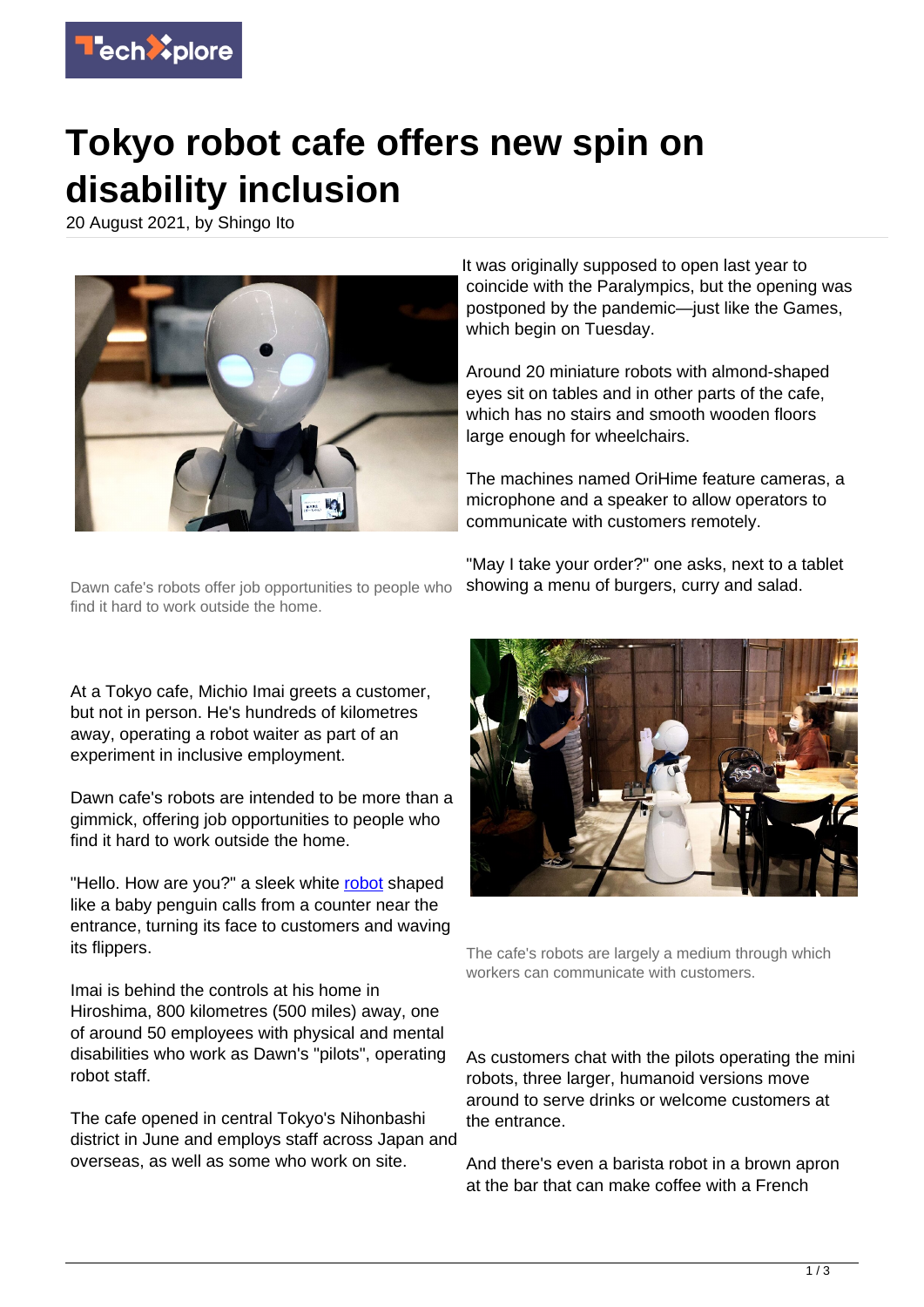

press.

## **'A part of society'**

But the robots are largely a medium through which workers can communicate with customers.

"I talk to our customers about many subjects, including the weather, my hometown and my [health](https://techxplore.com/tags/health+condition/) [condition](https://techxplore.com/tags/health+condition/)," said Imai, who has a somatic symptom disorder that makes leaving home difficult.

"As long as I'm alive, I want to give something back location just to meet OriHime," he told AFP at the to the community by working. I feel happy if I can be a part of society."

Other operators have a range of different abilities, including some Amyotrophic Lateral Sclerosis (ALS) patients who use eye movements on a special digital panel to send signals to the robots.

The project is the brainchild of Kentaro Yoshifuji, an The cafe's launch comes with the Paralympics due entrepreneur who co-founded the company Ory Laboratory that makes the robots.

After suffering a bout of bad health as a child that left him unable to go school, he began thinking about ways to bring people into the workforce even if they can't leave home.

"I'm thinking about how people can have job options when they want to work," said the 33-yearold.

"This is a place where people can participate in society."

He established the cafe with support from major companies and crowd-funding, and says the experiment is about more than robots.

"Customers here are not exactly coming to this cafe.

"There are people operating OriHime behind the scenes, and customers will come back to see them again."

## **Work to do on inclusion**

to open on August 24 and disability advocates debating Japan's progress on inclusion and accessibility.

Since Tokyo won the bid to host the Games in 2013 it has touted efforts to make public facilities more accessible.



Around 20 miniature robots with almond-shaped eyes are dotted around the cafe.

But support for inclusion remains limited, said Seiji Watanabe, head of a non-profit organisation in central Japan's Aichi that supports employment for people with disabilities.